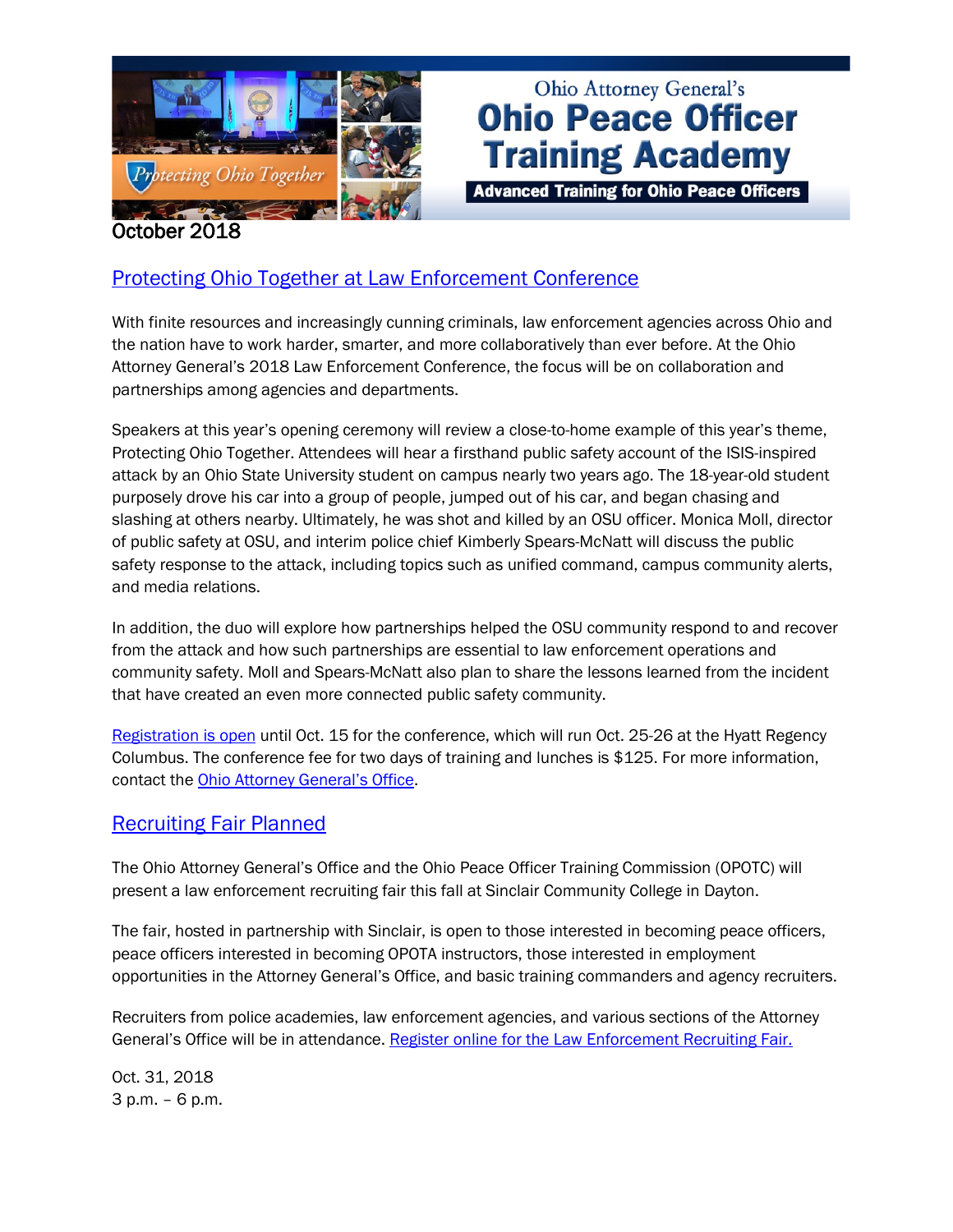Sinclair Community College Building 12 – Ponitz Conference Center 301 W. Fourth St. Dayton, Ohio 45402

#### **Staying Safe While Responding to Emergencies**

The Responder Training Program (RTP) was developed by responders for responders to promote consistent training. The training focuses on the three objectives of the Traffic Incident Management (TIM) National Unified Goal: responder safety; safe, quick clearance; and prompt, reliable, and interoperable communications.

Students will learn more about the dangers encountered by emergency responders working in or near traffic, safe vehicle positioning, traffic management, towing and recovery communications and more.

All TIM disciplines are welcome to attend the course, including: communications, emergency management, emergency medical services (EMS), fire/rescue, law enforcement, towing and recovery and transportation/public works. Registration for the course is on site.

Nov. 13, 2018 8 a.m.-noon, 1 p.m. -5 p.m. OPOTA/ Tactical Training Center 1960 U.S. Route 42 SW London, OH 43140

## [Gaining Surveillance Photography Skills](https://www.ohioattorneygeneral.gov/Law-Enforcement/Ohio-Peace-Officer-Training-Academy/Course-Catalog/Course-Search?searchtext=surveillance+photography&searchmode=exactphrase)

Taking quality photos during covert operations can be difficult. Students who attend Surveillance Photography will learn how to produce clear, useful photos for investigative work.

[This four-day course](https://www.ohioattorneygeneral.gov/Law-Enforcement/Ohio-Peace-Officer-Training-Academy/Course-Catalog/Course-Search?searchtext=surveillance+photography&searchmode=exactphrase) is designed for any investigator who takes surveillance photos and includes field work and two night exercises. Students will learn proper control of focus modes, shutter speed, camera stabilization methods, and other camera settings in stationary and moving operations. Instructors will use lecture, demonstration, and practical exercises. Photography experience is helpful but not necessary; instructors will review the minimum fundamentals of camera operation on the first day of class.

Equipment Required: Participants should bring a digital single-lens reflex camera with telephoto lens, camera battery charger, and memory cards. They should wear appropriate clothing for field work. Some OPOTA equipment is available for students who are unable to bring their own.

NOTE: The second and third days of the course will run from 2 p.m. to 10 p.m. to provide for low-light exercises.